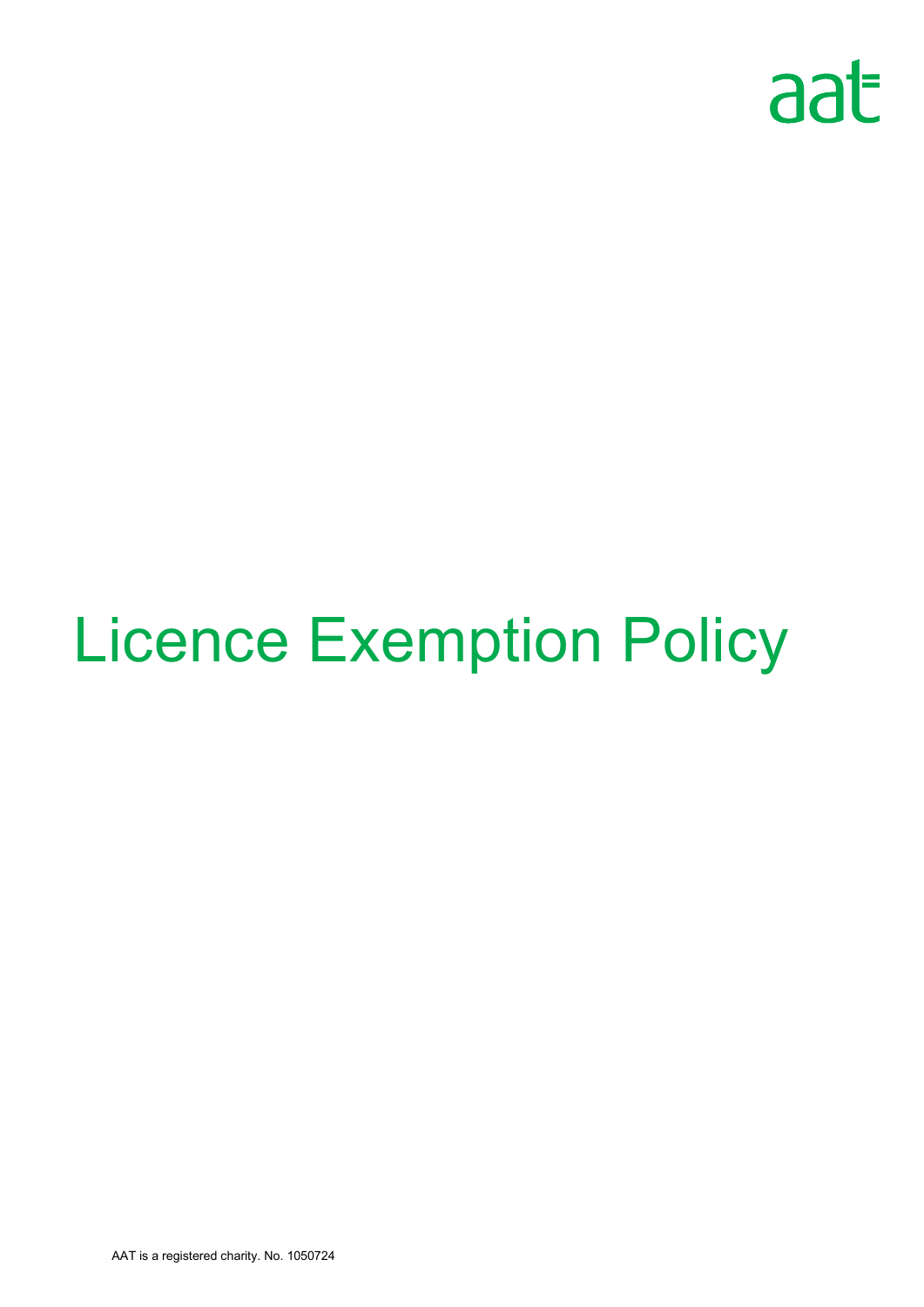# Licence Exemption

#### **Document properties**

| Version                | V2.0                                 |  |
|------------------------|--------------------------------------|--|
| Owner / author         | Professional Standards and Policy    |  |
| Supersedes when issued | 19 June 2019                         |  |
| Date of issue          | 01 July 2022                         |  |
| Circulation            | www.aat.org.uk                       |  |
| Format for circulation | Electronic (PDF); print as required. |  |
| Classification         | <b>UNRESTICTED</b>                   |  |

#### **Change control**

| <b>Version No.</b> | Page | Changes made                                                                                                                                                                                                                                                                              | <b>Date</b> |
|--------------------|------|-------------------------------------------------------------------------------------------------------------------------------------------------------------------------------------------------------------------------------------------------------------------------------------------|-------------|
| V1.1               | 4    | Requirement for sub-contracting agreement to include arrangements for<br>professional indemnity insurance, GDPR compliance, and anti-money<br>laundering policies, procedures, and controls.                                                                                              | 19/06/2019  |
| V2.0               | 4    | Inclusion of "written agreement" in paragraph 4(b) to make clear the<br>requirement is that any subcontracting agreement be documented.                                                                                                                                                   | 01/07/2022  |
| V2.0               | 5    | Inclusion of paragraph 7 that members approved as exempt from holding a<br><i>licence</i> must confirm to AAT that they continue to meet the criteria in 4a), 4b)<br>or 4c) as part of their annual membership renewal and may be asked to<br>provide supporting information at any time. |             |
|                    |      |                                                                                                                                                                                                                                                                                           |             |
|                    |      |                                                                                                                                                                                                                                                                                           |             |
|                    |      |                                                                                                                                                                                                                                                                                           |             |
|                    |      |                                                                                                                                                                                                                                                                                           |             |

#### **Associated regulations and polices**

*Code of Professional Ethics AAT Regulations Disciplinary Regulations Licensing Regulations Licensing Policy Health and Disability Policy Money Laundering Regulations*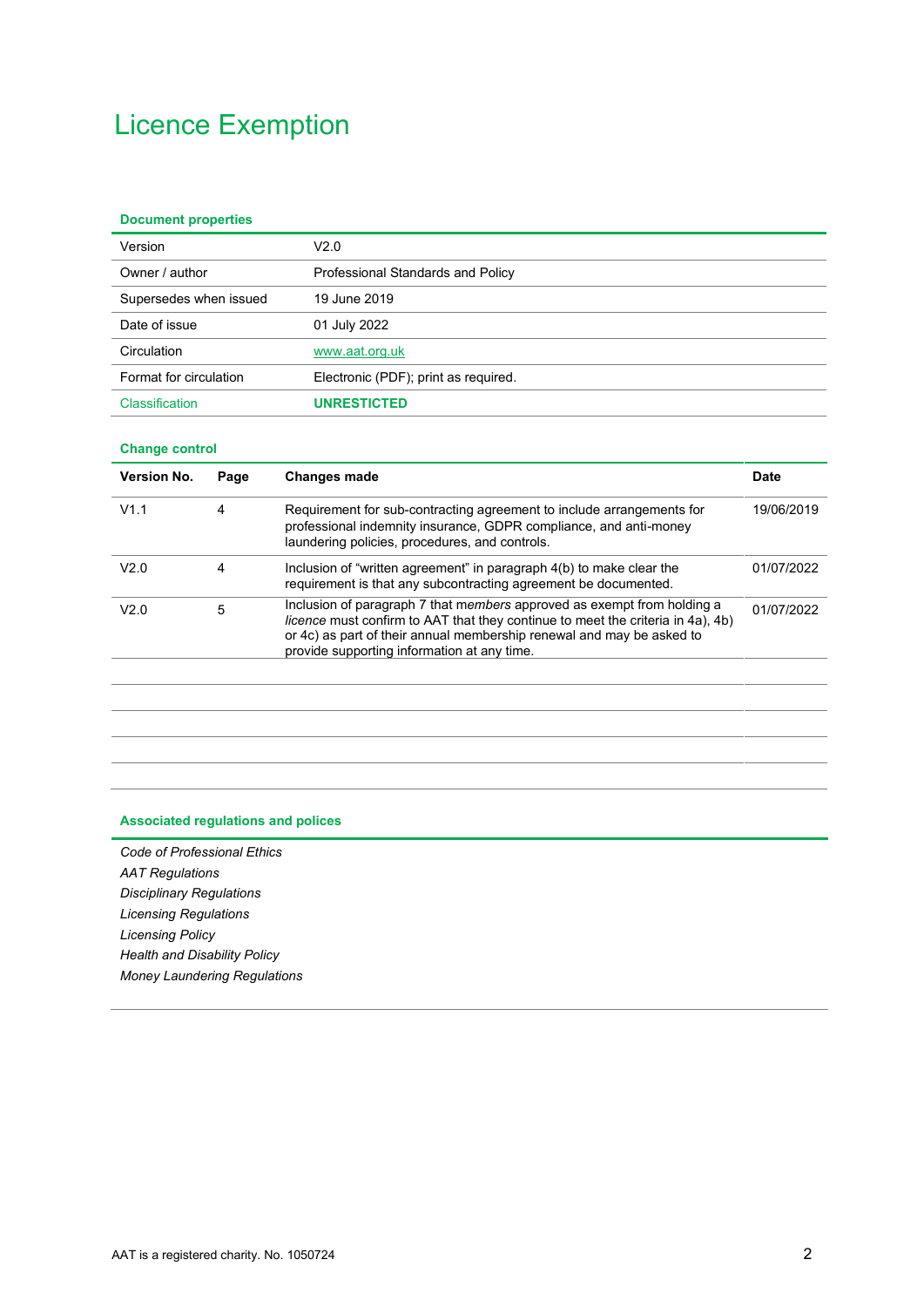## **Contents**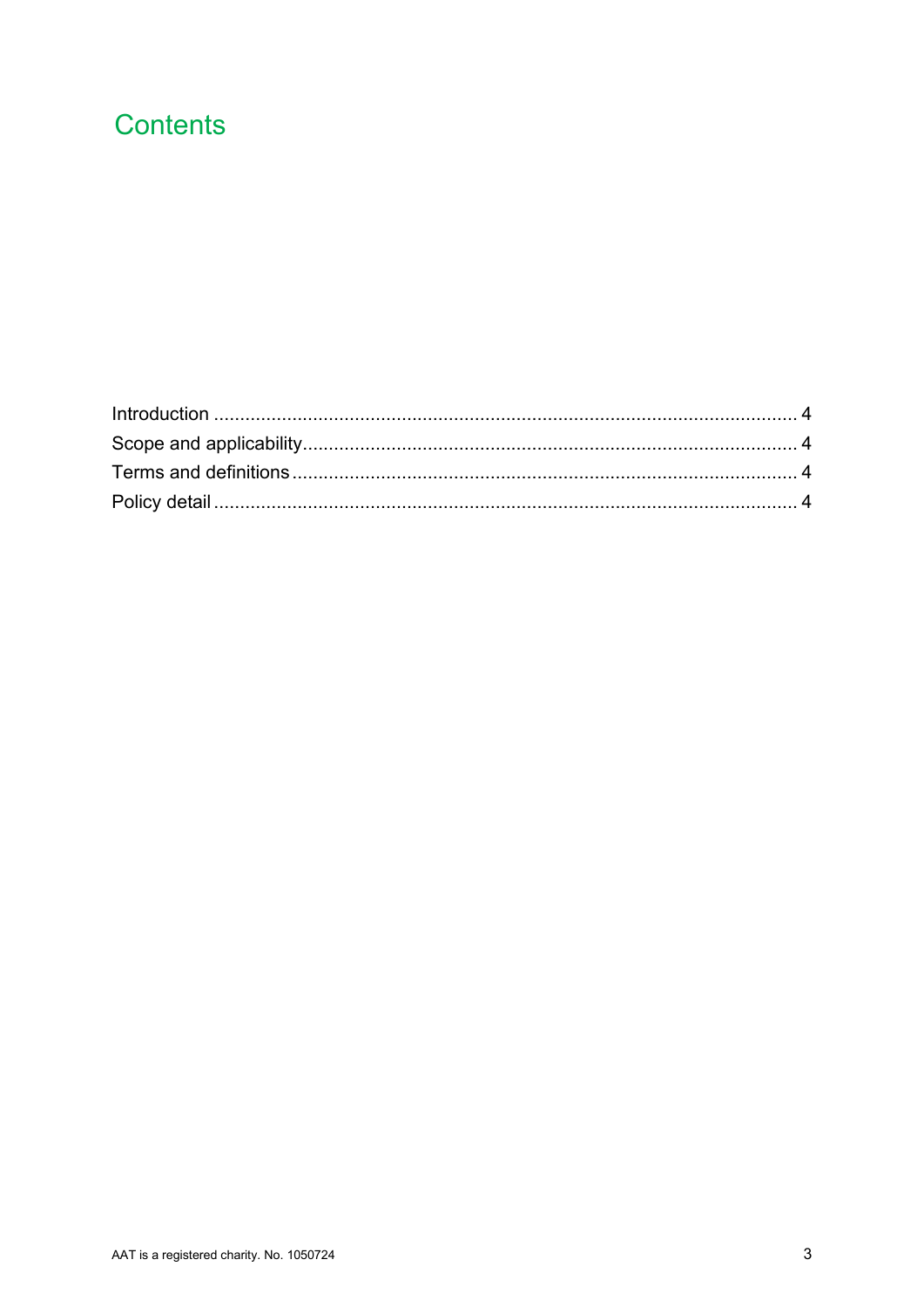#### Introduction

AAT recognises that some members providing *self-employed accountancy services* to clients do not require a *licence*. This policy sets out the criteria upon which AAT may exempt *associate members*, *full members,* and *fellow members* from holding a *licence.*

#### Scope and applicability

1. This policy shall apply to all *members* who are offering or providing *self-employed accountancy and bookkeeping services* within the UK, Channel Islands, or Isle of Man*.*

### Purpose and objectives

2. This policy set out the terms upon which AAT will grant a licence exemption and the general conditions of continuing to be eligible for an exemption.

### Terms and definitions

3. The website is the definitive guide to all policies currently in force. All terms in italics, save titles of publications, are interpreted in the *AAT Glossary* which supports the entire policy framework.

## Policy detail

- 4. *Associate members*, *full members* and *fellow members* providing *self-employed accountancy services* to clients are exempt from holding a *licence* if they meet the criteria in 4a), 4b) or 4c) below:
	- a) they are authorised and regulated by any of the following accountancy bodies for the provision of services to clients:
		- i. ICAEW The Institute of Chartered Accountants in England and Wales
		- ii. ICAS Institute of Chartered Accountants of Scotland
		- iii. CAI Chartered Accountants Ireland
		- iv. ACCA Association of Chartered Certified Accountants
		- v. CIMA Chartered Institute of Management Accountants
		- vi. AIA Association of International Accountants
	- b) they provide services to other accountancy firms on a subcontractor basis only and have a written subcontracting agreement in place clarifying their role and responsibilities, along with arrangements in place for professional indemnity insurance, GDPR compliance, and anti-money laundering policies, procedures, and controls.
	- c) they provide professional services which have been agreed by AAT to be outside those outlined in Schedule 1 – *Licence Tiers*.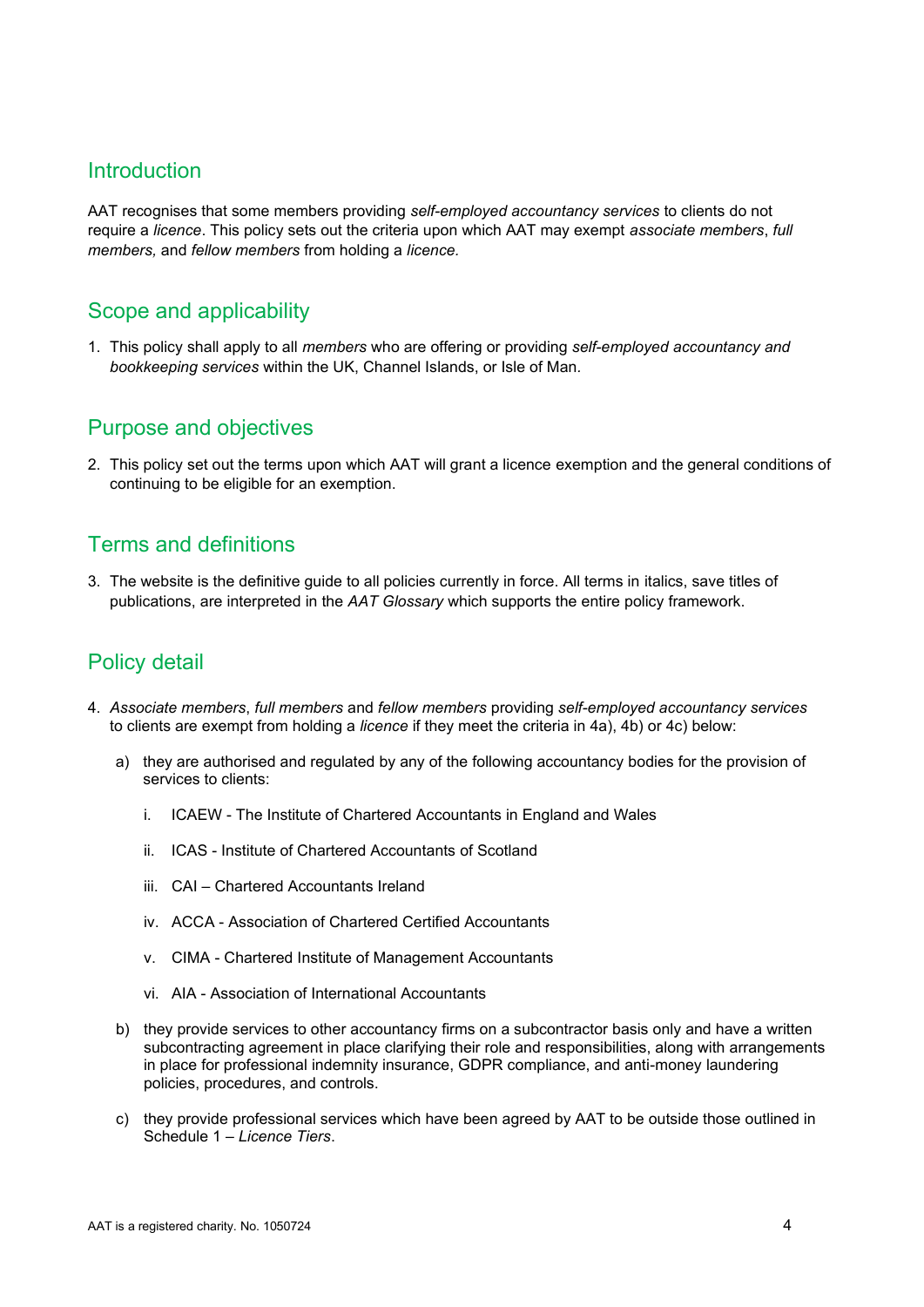- 5. *Licence* exemptions will be granted upon receipt of a completed *licence* exemption form and supporting evidence as prescribed by AAT.
- 6. *Members* approved as exempt from holding a *licence* may not refer to themselves as being licensed by AAT or advertise their services in connection to AAT in any way.
- 7. *Members* approved as exempt from holding a *licence* must confirm to AAT that they continue to meet the criteria in 4a), 4b) or 4c) as part of their annual membership renewal and may be asked to provide supporting information at any time.
- 8. *Members* granted a *licence* exemption must inform AAT immediately if they are no longer eligible for exemption.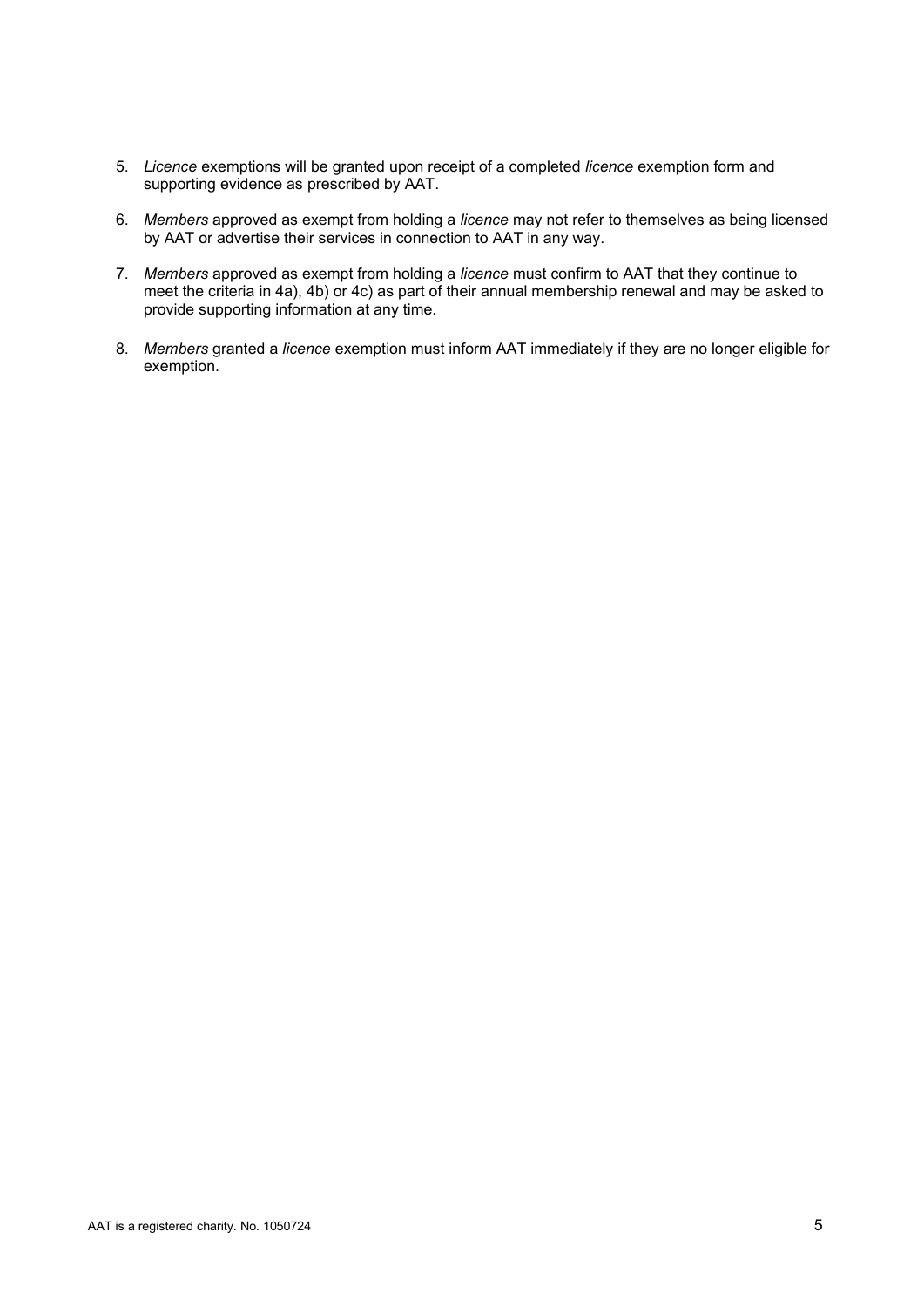## Schedule 1 – *Licence Tiers*

The below outlines the *accountancy and bookkeeping services* which *members* can apply to deliver and the *licence tier* they fall within. *Members* are not automatically approved in all services within a tier; approval of services is on an individual basis and subject to demonstration of competence as set out in the *Licensing* policy.

| Licence tier | Available to                                          | <b>Services</b>                                                                                                                                                                                                                                                                                                                                                                                                                                                           |
|--------------|-------------------------------------------------------|---------------------------------------------------------------------------------------------------------------------------------------------------------------------------------------------------------------------------------------------------------------------------------------------------------------------------------------------------------------------------------------------------------------------------------------------------------------------------|
| Tier 1       | Full members, fellow<br>members                       | <b>Limited Assurance Engagements</b><br>$\bullet$<br>Independent Examination<br><b>Internal Audit</b><br><b>Forensic Accounting</b><br>Company Secretarial Services/Trust and<br>Company Services (TCSP)<br>Any/all tier 2 services<br>$\bullet$<br>Any/all tier 3 services<br>Any/all tier 4 services                                                                                                                                                                    |
| Tier 2       | Full members, fellow<br>members                       | Personal Income Tax<br><b>Business Income Tax</b><br><b>Corporation Tax</b><br>Capital Gains Tax<br><b>Inheritance Tax</b><br>Any/all tier 3 services<br>Any/all tier 4 services                                                                                                                                                                                                                                                                                          |
| Tier 3       | Full members, fellow<br>members                       | <b>Budgeting and forecasting</b><br>Financial accounting and accounts preparation of<br>full and abbreviated accounts required for<br>statutory purposes by the prevailing Companies<br>Act<br>Management accounting<br>Any/all tier 4 services                                                                                                                                                                                                                           |
| Tier 4       | Full members, fellow<br>members, associate<br>members | Bookkeeping - the part of accounting which deals<br>$\bullet$<br>with the recording of actual transactions in<br>monetary terms, excluding the calculation of<br>transactions.<br><b>Financial Accounting and Accounts Preparation</b><br>for sole traders and partnerships only,<br>specifically excluding any accounts required for<br>statutory purposes by the prevailing Companies<br>Acts.<br><b>Computerised Accountancy Systems</b><br>Value Added Tax<br>Payroll |